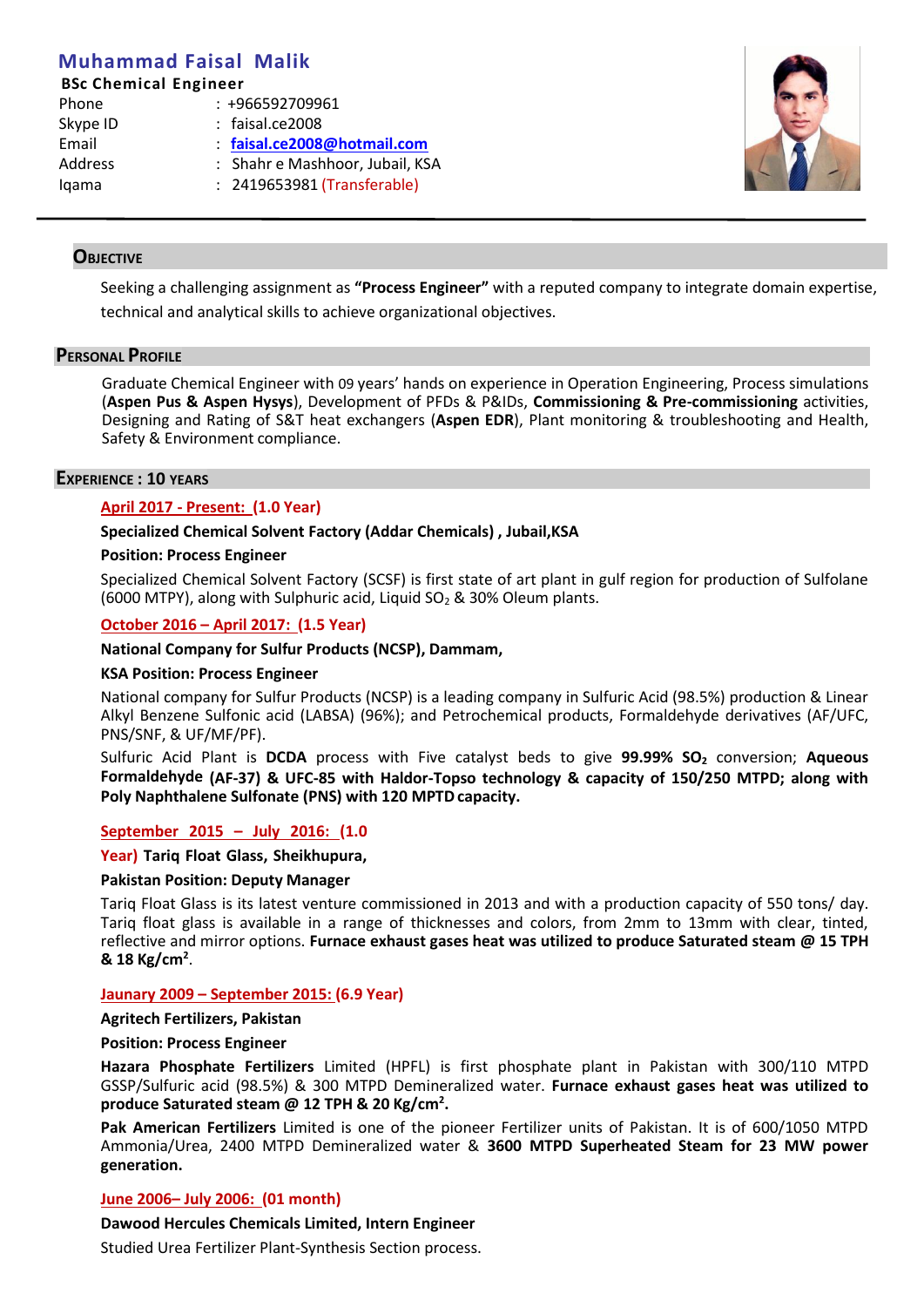# **ROLES & RESPONSIBILITIES**

- Working as Process Engineer at **Sulpholane, Sulphuric acid, Liquid So<sup>2</sup> & 30% Oleum** plants; involved in erection & commissioning of plants, studying PFD & P&IDs; creating & carrying test procedures, preparing SOPs, Log Sheets, involved in DCS commission for Sulphuric acid.
- Worked as Process Engineer at **Aqueous Formaldehyde, Poly Naphthalene Sulphonate & Urea Melamine** plants; involved in erection & commissioning of plants as **Process Engineer**, studying PFD & P&IDs; creating & carrying test procedures.
- Worked at **Sulfuric acid plant & Single Super Phosphate** responsible for smooth operation, breakdown handling, control of process parameters, man power management with an emphasis on plant capacity enhancement and quality control.
- Worked at **Ammonia plant** with 600 MTPD capacity; at Desulphurization, Hydro treatment & reformer section.
- Worked at **Water Treatment Plant (Utility),** efficiently handle water treatment units, Demineralization & Polished water unit, chemical handling for water treatment, Boilers, Steam Distribution, Nitrogen Plant, Cooling Tower and Raw Water Pumping Station.
- Hands on experience of Plant optimization, Startup/Shutdown & Turnaround activities; Conducted energy conservation studies of Sulfuric acid units for implementation of different cost savingproposals.
- **Monitor process and quality parameters. Troubleshooting and corrective action wherever required.**
- Rating of Heat exchangers & performance evaluation of Rotary equipment's like compressor, pumps etc
- Generation of daily, weekly, monthly and annual reports (plan for operational & maintenance activities); dayto-day operation of the production unit; Loading/Unloading & handling of Catalysts.
- Preparation and review for operation manuals, procedures, log sheets and Checklists.
- Update and prepare PFD's, P&ID's & UFD's, etc.
- Preparation and issuance of RMRR, monitors in-process chemicals addition to production process.
- Assurance of RM & FG confirmation with standard specifications, compliance with safety.
- Familiar with HAZORD and HSE studies and activities.

## **PRE-COMMISSIONING** & **COMMISSIONING**

Fully involved in erecting &commissioning of Aqueous Formaldehyde (AF-37) & UFC-85 with Haldor-Topso technology & capacity of 150/250 MTPD; along with Poly Naphthalene Sulphonate (PNS) with 120MPTDcapacity;

- Plant inspection, P&ID check, developing formats, checklists & documentation.
- **EXTER** Cleaning of pipe lines & equipment by water flushing & air blowing.
- Hydraulic & Pneumatic testing of Pipelines for checking welding joints.
- Segregation, washing, loading of packing & rashing rings in AF/UFC absorptioncolumns.
- Commissioning & Startup of Smoke Tube Boiler, with capacity of 240 MTPD of Dry Saturated Steam @10.5 kg/cm<sup>2</sup>.
- Commissioning of Chiller with capacity of 485 TR.
- Commissioning, Test run & Startup of Water Treatment Plant, Reverse Osmosis with capacity of 100 m<sup>3</sup>/hr, and Demin Plant with 45  $m^3$ /hr capacity.
- **Exection, commissioning, Test run & Startup of Cooling Towers with capacity 1000 m<sup>3</sup>/hr.**
- Commissioning, Test run & Startup of 02 DENAIR Dry oil free Screw Air Compressor (8 Bar each).

## **PROJECTS** & **ACHIEVEMENTS**

- Actively participated in plant capacity enhancement from 100 TPD to 115 TPD of Sulfuric Acid Plant & 300 TPD to **400** TPD of Single Super Phosphate Plant.
- Worked as **Project member**for designing 300 MTPD Sulfuric acid (DCDA)&750m3/day Demin plant, complete Material balance, along with designing S&T heat exchangers & Economizers.
- Involved in study of converting remaining SO2 to SO3 in 4th bed of Catalyst convertor using Cesium based Vanadium Pentoxide catalyst as promotor.
- Using **Aspen Exchanger Design & Rating**, Performance evaluation of CGHE & HGHE (Shell & Tube exchangers).